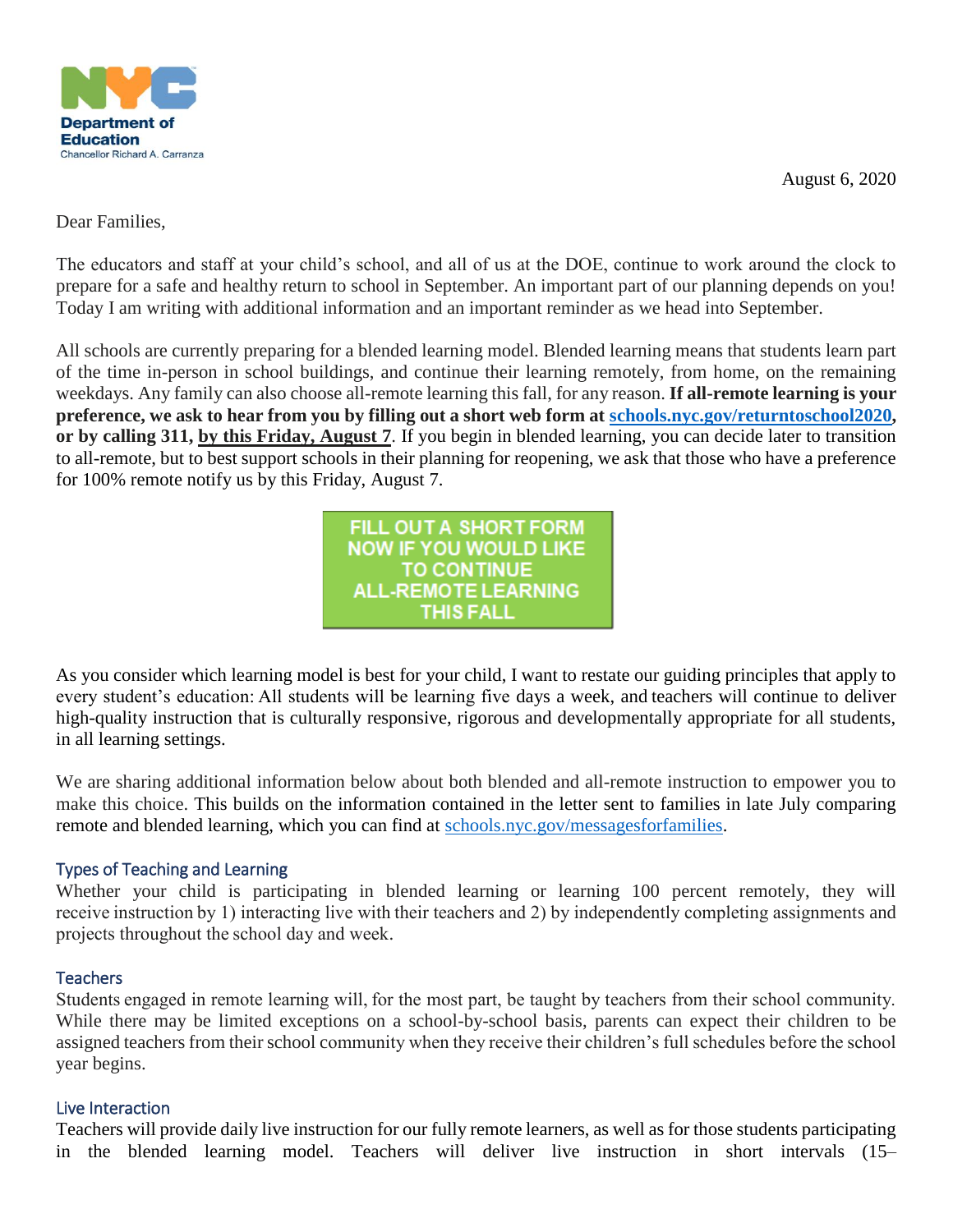

20 consecutive minutes) throughout the school day for our youngest learners and may increase in length based on the student's developmental stage and grade level. We will share additional information on live instruction in the coming weeks.

## Posting Schedules

Schools will post class schedules and schedules for live instruction for all students—those fully remote as well as those participating in blended learning—online. You will have access to these schedules in advance so you can plan your work and family commitments. Schools will also ensure students have sufficient time for high-quality interactions with their teachers and classmates.

#### Direct Support

Teachers will have dedicated time every school day to engage with students and families via video conference or telephone. We encourage you to take advantage of this time to get guidance and updates related to your child's progress and learning.

#### Lunch in the Classroom

In-person student lunch will be instructional time in most instances, modeled on our Breakfast in the Classroom program. In elementary schools, for example, during lunch, students will take part in learning activities that are fun, engaging, and enriching, such as interactive read-alouds, social-emotional learning, and content through music. In middle and high schools, during lunch, students will engage with a specific content area. Schools will maintain all health and safety guidelines for in-person learning and for consuming food and drink during this time.

#### Community Building

All students will have routines that build community, center the day, and set them up for success. This will provide all students with community- and relationship-building experiences that are an integral part of a typical school community. For example, this may consist of a daily morning meeting where the teacher engages students in activities related to social-emotional wellness and community-building, or a daily closing activity where the teacher recaps the learning for the day, and gets students prepared for the following day. Schools and teachers will share more about this as we approach the first day of school.

## Social-Emotional Support

We know that current circumstances in the pandemic have been very difficult for you and your children. Students have been isolated from their teachers, classmates, and school communities. For this reason, we will allow time for teachers, school-based staff, and students to readjust to being in school buildings and to adapt to changes. In addition, we will integrate social-emotional activities and trauma-informed care into academic subjects to the greatest extent possible throughout the day. We will also prioritize mental health supports throughout the school year.

## Grading

All students must meet the same academic requirements, whether they are engaged in fully remote or blended learning. The teacher overseeing your child's classwork is responsible for designing or selecting assessments to measure student progress. These may include projects, exams administered within or outside the online platform, portfolios, and other measures of student mastery.